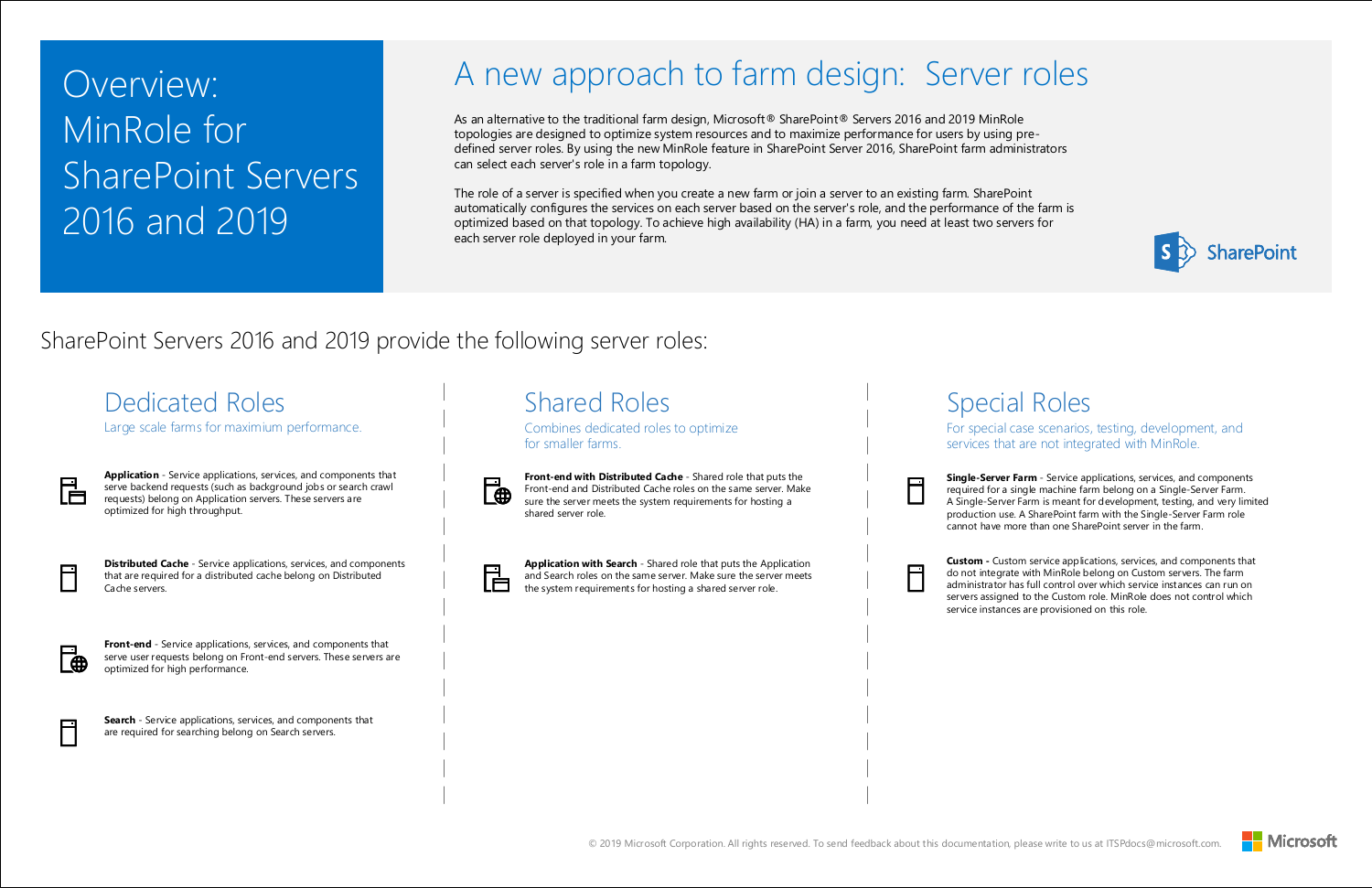

#### Example farm topologies that include content, services, and search

Topology design guidance for maximizing system resources



# MinRole Topologies for SharePoint Servers 2016 and 2019



| Single-Server Farm                                           | One server with all roles:<br>Single-Server Farm<br>Evaluation, development, testing<br>$\bullet$<br>Very light and simple production<br>$\bullet$<br>workloads                                                                                                                    |
|--------------------------------------------------------------|------------------------------------------------------------------------------------------------------------------------------------------------------------------------------------------------------------------------------------------------------------------------------------|
| Small Non-HA<br>MinRole farm<br>(2 servers)                  | Two servers with two shared roles:<br>Application with Search<br>Front-end with<br>One Front-end with Distributed Cache<br>$\bullet$<br>⊕<br>Distributed Cache<br>One Application with Search<br>$\bullet$                                                                         |
| <b>Smallest HA</b><br>MinRole farm<br>$\sqrt{4}$ servers)    | Four servers with two shared roles:<br>Front-end with<br>Application with Search<br>Two Front-end with Distributed Cache<br>$\bullet$<br>⊕<br>Distributed Cache<br>Two Application with Search<br>$\bullet$<br>Front-end with<br>Application with Search<br>⊕<br>Distributed Cache |
| Medium Non-HA<br>MinRole farm<br>(4 Servers)                 | Four servers:<br>One Distributed Cache server<br>Distributed Cache<br>One Front-end server<br>Application<br>$\bullet$<br>One Application server<br>$\bullet$<br>One Search server<br>$\bullet$<br>Search<br>Front-end<br>⊕                                                        |
| Medium HA<br>MinRole farm,<br>Search optimzed<br>(6 servers) | Six servers:<br>Front-end with<br>Two Front-end with Distributed Cache<br>$\bullet$<br>Application<br>Search<br>⊕<br>Distributed Cache<br>Two Application servers<br>٠<br>Two Search servers<br>$\bullet$<br>Front-end with<br>Application<br>Search<br>₩<br>Distributed Cache     |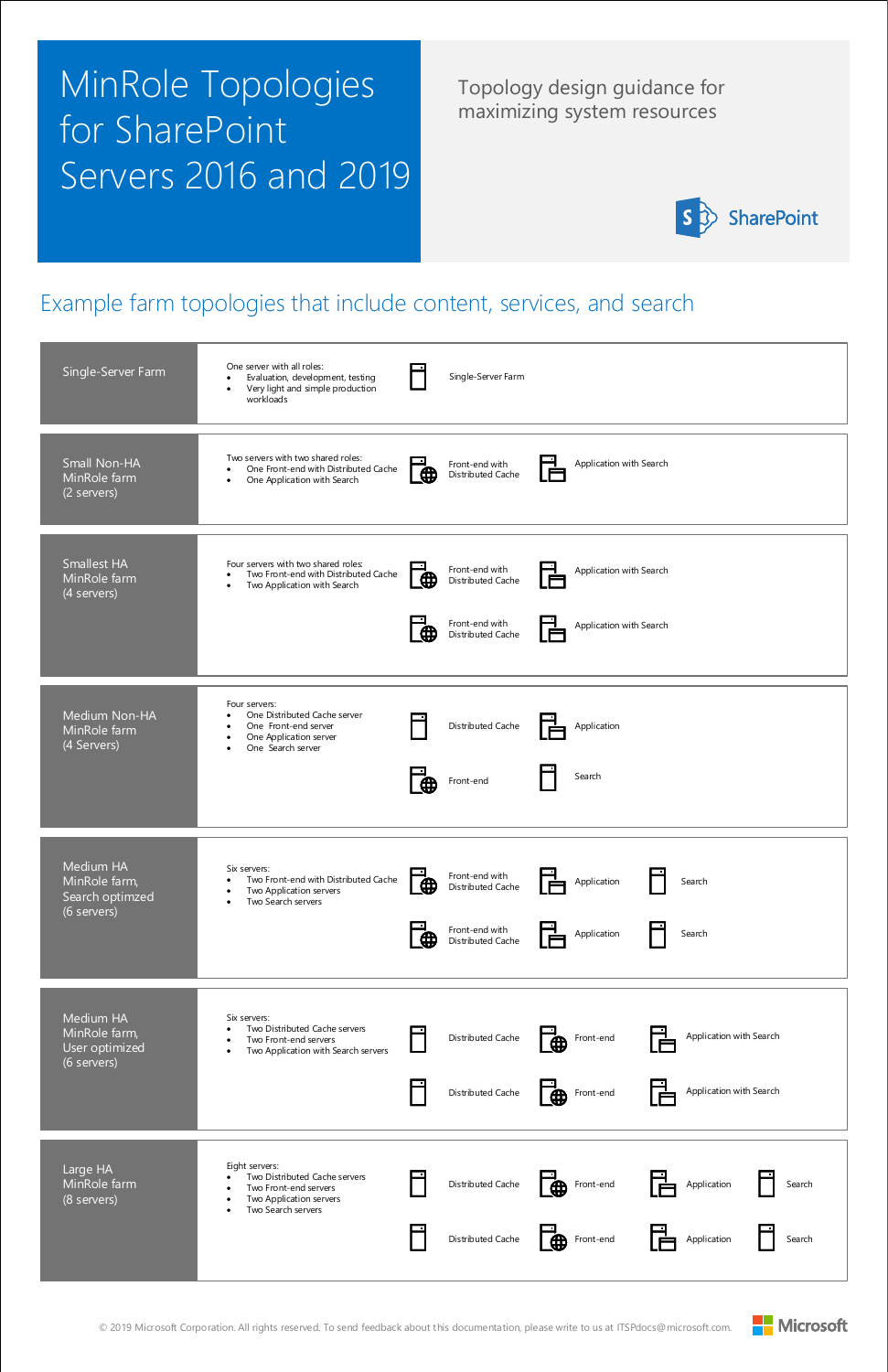



#### Notes

-Server Farm role provisions all services e used for any type of farm.

m server role can be substituted for one or Role-managed server roles. If you substitute om server role, you must ensure that servers to the Custom role are configured properly ervice instances needed in that type of farm.



Different Types of MinRole Topologies for SharePoint Servera 2016 and 2019

|              | Server Roles                  | Required for Content Farm? | Required for Services Farm? | Required for Search Farm? |
|--------------|-------------------------------|----------------------------|-----------------------------|---------------------------|
| Dedicated    | Front-end<br>⊕<br>$\bigoplus$ | Yes                        | <b>No</b>                   | No                        |
|              | Application                   | Yes                        | Yes                         | No                        |
|              | Distributed Cache             | Yes                        | Yes                         | No                        |
| <b>Roles</b> | Search                        | Yes, if hosting search     | Yes, if hosting search      | Yes                       |

|              | Server Roles            |                                                                              | <b>Notes</b>                                                                                             |
|--------------|-------------------------|------------------------------------------------------------------------------|----------------------------------------------------------------------------------------------------------|
|              | $\mathbf{u}$            | Front-end with<br>Distributed Cache                                          | The shared roles are the same as their equivalent<br>Dedicated Roles and the requirements for a Content, |
| Shared Roles | Application with Search | Services, or Search farm are the same as their<br>Dedicated role equivalent. |                                                                                                          |

|               | Server Roles |                    |                                                                    |
|---------------|--------------|--------------------|--------------------------------------------------------------------|
|               | $\bigoplus$  | Single-Server Farm | The Single<br>and can be                                           |
| Special Roles |              | Custom             | The Custor<br>more Minl<br>the Custor<br>assigned t<br>with the se |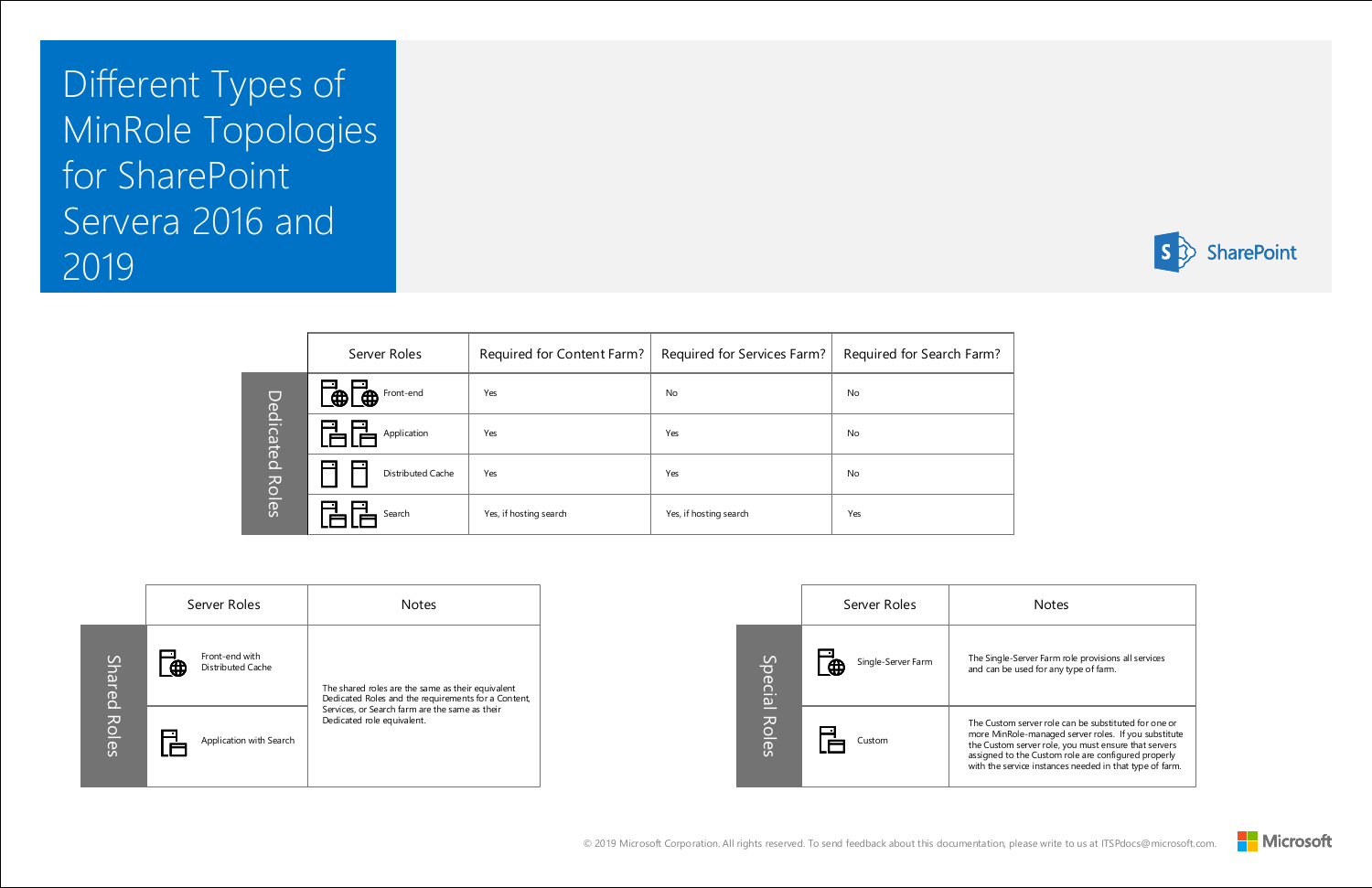



### Services for each server role

|                 | Server Roles      | Components and services - Note: All computers have hidden services to support a server role.                                                                                                                                                                                                                                                                                                                                    |                                                                                                                                                                                                                                                                                                                            |
|-----------------|-------------------|---------------------------------------------------------------------------------------------------------------------------------------------------------------------------------------------------------------------------------------------------------------------------------------------------------------------------------------------------------------------------------------------------------------------------------|----------------------------------------------------------------------------------------------------------------------------------------------------------------------------------------------------------------------------------------------------------------------------------------------------------------------------|
|                 | Front-end         | Access Services and Access Services 2010<br>App Management Service<br><b>Business Data Connectivity</b><br>Claims to Windows Token Service<br>Machine Translation Service<br>Managed Metadata Web Service<br>Microsoft SharePoint Foundation Administration<br>Microsoft SharePoint Foundation Sandboxed Code Service<br>Microsoft SharePoint Foundation Subscription Settings Service                                          | Microsoft SharePoint Foundation Timer<br>Microsoft SharePoint Foundation Web Application<br>Microsoft SharePoint Insights<br>PerformancePoint Service<br>Project Server Application Service<br>Request Management<br>Secure Store Service<br>User Profile Service<br>Visio Graphics Service                                |
| Dedicated Roles | Application       | App Management Service<br>Application Discovery and Load Balancer Service<br><b>Business Data Connectivity Service</b><br>Claims to Windows Token Service<br>Machine Translation<br>Managed Metadata Web Service<br>Microsoft SharePoint Foundation Administration<br>Microsoft SharePoint Foundation Incoming E-Mail<br>Microsoft SharePoint Foundation Subscription Settings Service<br>Microsoft SharePoint Foundation Timer | Microsoft SharePoint Foundation Web Application<br>Microsoft SharePoint Foundation Workflow Timer Service<br>Microsoft SharePoint Insights<br>PowerPoint Conversion Service<br>Project Server Application Service<br>Request Management<br>Secure Store Service<br>User Profile Service<br><b>Word Automation Services</b> |
|                 | Distributed Cache | Distributed Cache<br>Microsoft SharePoint Foundation Administration<br>Microsoft SharePoint Foundation Timer<br>Microsoft SharePoint Insights                                                                                                                                                                                                                                                                                   |                                                                                                                                                                                                                                                                                                                            |
|                 | Search            | Application Discovery and Load Balancer Service<br>Microsoft SharePoint Foundation Timer<br>Microsoft SharePoint Insights<br>Search Administration Web Service<br>Search Host Controller Service<br>Search Query and Site Settings Service<br>SharePoint Server Search                                                                                                                                                          |                                                                                                                                                                                                                                                                                                                            |